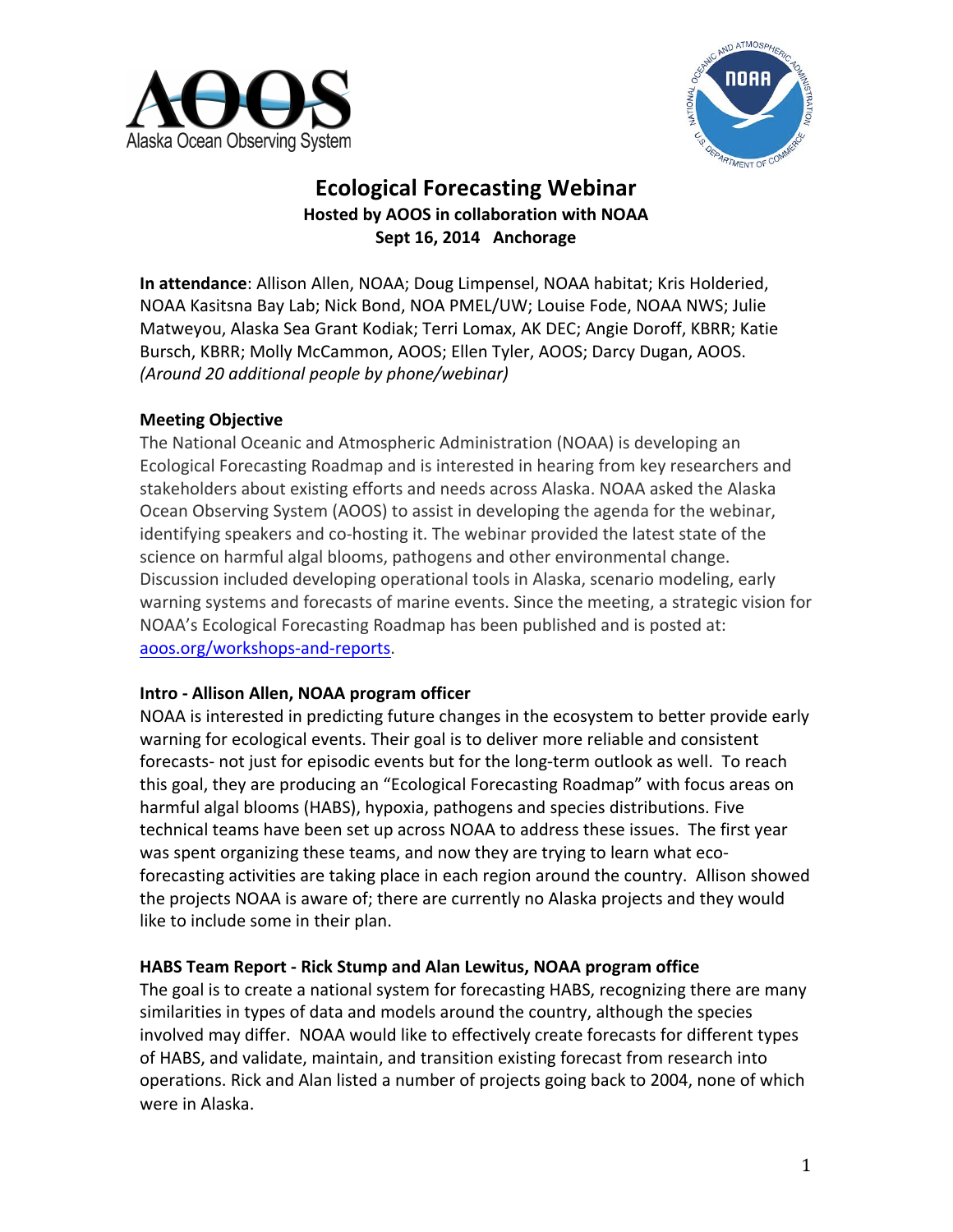Requirements for a HABS forecast include:

- A critical need for a forecast. For Alaska, paralytic shellfish poisoning (PSP) is probably the prime issue.
- Mature Science. There is evidence for temperature/salinity dependencies in Alaska so a habitat or probability model may be possible but not certain.
- Known appropriate models and data that can be implemented in the overall strategy.

In Alaska, a habitat probability model would help in planning and testing for PSP. However, several inputs are needed to develop something like this; for example, a hydrodynamic model and regular sampling of temperature, salinity and nutrients at fixed locations are needed to form the basis of predictions. The next step would be to observe presence/absence of toxins, which would identify thresholds and validate model results.

The vision for the national strategy is to have a national operational forecast network. They hope to have 6 regions active within the first 5 years, and then progress towards establishing operational systems in NY, AK, the Caribbean and others after that.

## **HABS in Alaska - Kris Holderied, NOAA Kasitsna Bay Lab**

HAB forecasts in Alaska have focused on localized monitoring and there is good background information available. A workshop conducted by the Kachemak Bay Research Reserve (KBRR) in February 2014 helped pull together the work Alaskans are doing collectively. The big question now is how do we develop better decision support tools and make the knowledge available.

PSP is a huge issue in Alaska, caused by Alexandrium species (dinoflagelates). These species accumulate in shellfish, clams, mussels and crabs and maybe others and do not go away with freezing or cooking. Kris showed a map with 30 years of PSP events in the state. The problem is particularly big in Kodiak and southeast Alaska. Geographically, all these places are within the Alaska coastal current, which has variable conditions with lots of freshwater influence. An animation of 2003 drifting buoys over five days from the NOAA FOCI program shows insight into PSP. Kris and others are trying to learn more about variability in conditions through Cook Inlet oceanography and plankton surveys. There are three years of sampling data so far, and they are starting to build up a database to understand connectivity. Intensive plankton monitoring is being conducted in Kachemak Bay and they are looking for Alexandrium species to understand the relationship between temperature and salinity. KBRR has shore stations at the Homer and Seldovia harbors, and a seasonal station at Bear Cove at the head of Kachemak Bay. There is also community based monitoring occurring in the area.

Researchers have been heartened to see patterns arise from monthly temperature anomalies from the Seldovia station. Continuous temperature time series provide the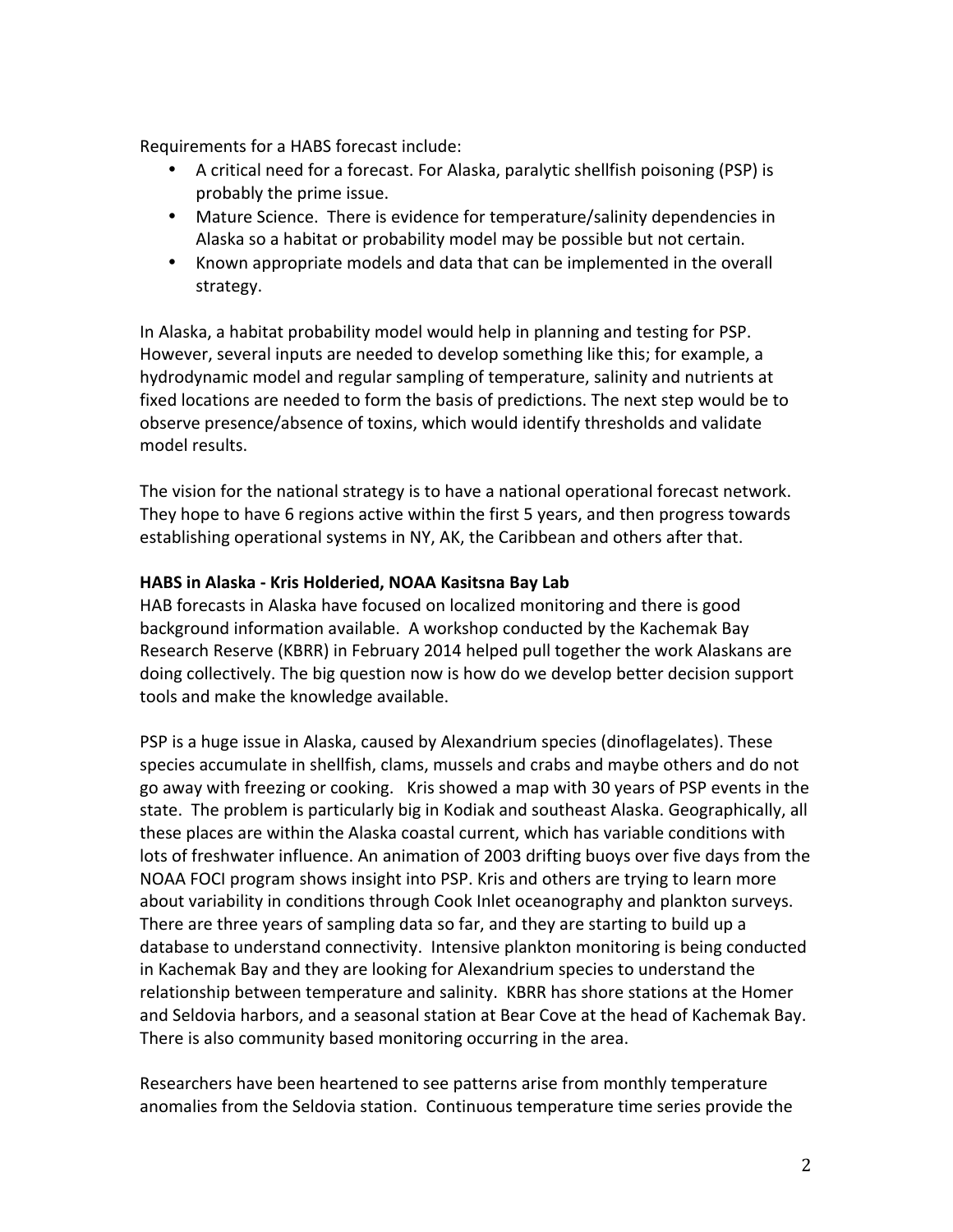information to answer questions about variability over time and space. Vertical profiles also show temperature and salinity, and the temperature decreasing at depth as salinity increases with depth. These create major stratifications, which are very different between inner sub bays and mid bay, and change with seasonality. It is possible to graph temperature and Alexandrium concentration, and higher temperatures show higher concentrations of Alexandrium in Kachemak Bay. There appears to be a threshold at 9 degrees C, which is consistent with results from the Gulf of Maine where similar experiments have been conducted.

Wayne Kitaker has had an NPRB funded project to determine which species of Alexandrium exist and if they're toxic. His research has shown that A. fundysense and A ostenfieldii are present and toxic. This is new information that could go on a map.

New and more expedient saxitoxin testing has been developed, and the new field test kits take about 5 minutes. This provides a cost effective ability to test toxins during response events. However, there are multiple forms of the toxin so you have to know which kit to use.

We know that Alexandrium prefer a stable water column with low turbulence, salinity 24-32, 9-18 degree T, nutrients, and sufficient life for growth. We can compare average monthly sea surface temperatures from buoys.

An effective monitoring system would:

- Model environmental conditions, predict risk and identify when best to sample
- Monitor for early warning
- Test shellfish in field or lab
- Target sampling
- Communicate results

Future steps for ecological forecasting:

- 1. Use our understanding of environmental triggers to put together an assessment tool.
- 2. Host the tool on the AOOS website and link to other sources of PSP and HABS.
- 3. Address concerns about non-toxic bloom response situations where people become alarmed when the water is brown or oysters turn pink but there is no harm to human health.
- 4. Incorporate zooplankton and ecology into a more robust model.
- 5. Apply ocean circulation models like the one from NOAA in Cook Inlet.
- 6. Identify the increased risks in a changing climate model now to help with scenario planning.

## **HABS Discussion**

It's important to work with the National Weather Service (NWS) on outreach/alert statements about HABS. This has been done before in Southeast Alaska and was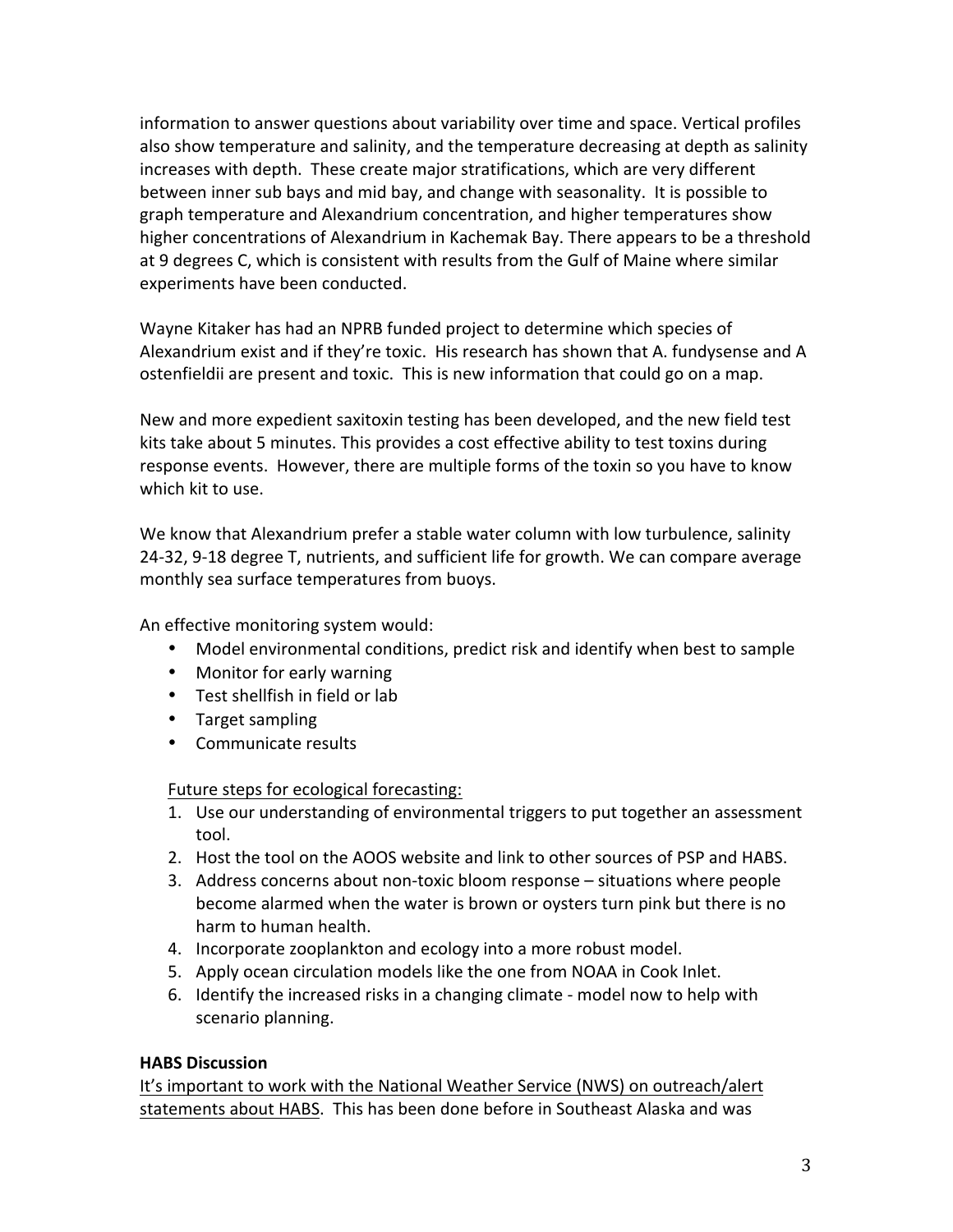effective at reaching a big audience. There was discussion about working through NWS communication avenues on a routine basis instead of just during events, but others expressed concern that PSP levels must warrant a health risk to justify an alert. NOAA has an existing MOU with CDC that includes communications and messaging protocols. Participants suggested trying a new pilot project in Alaska and institutionalize it.

PSP problems are really bay specific – in one location it's a major problem, the next bay over no problem. How do we not cry wolf? We may not have enough specific science for specific forecasts. Right now the forecast is a blanket warning for Alaska  $-$  if you eat shellfish you may die. However, we can't replace one model with another until you know the new one is better than the one that exists.

Developing a response plan. Beach kits are one answer. It is helpful to be able to test the shellfish you're going to collect. A good ecological forecast could target when you might use the test kit. We have the observing capacity to let people know when water temperatures are high, alert harvesters of a potential problem and recommend that they test. However, it should be noted that an advisory will not cause all harvesters to test or use caution harvesting, and an example from Kodiak was described.

Note: Vera Trainor put together idealized shellfish safety coordination plan.

## Pathogen Team - John Jacobs, Silver Spring, MD

Vibrio is a naturally occurring bacteria responsible for 95% of all seafood related deaths nationwide. In addition to the dangers vibrio deliver via consumption of raw seafood, the bacteria can cause wound infections, the rates of which have increased 41% across the US over the past decade. The US has spent \$300 million in health care to treat patients infected with vibrios.

In Alaska in 2004, there was a vibrio outbreak on a cruise ship in Prince William Sound. A reanalysis of satellite data showed sea surface temperatures of 15 degree Celsius (threshold) coming into the Gulf during that time. Right now NOAA is using a fully operational validated model (ROMS or other) that can predict sea surface temperature, currents, and tidal heights. The model is supported by a marine buoy network. There is no routine monitoring for vibrio in Alaska, although oyster farmers have to do some water sampling for vibrio on site through ADEC.

## Process:

In locations where data for 16 different parameters (including vibrio) are available, models exist which can predict an outbreak of vibrio 48 hours into the future; since most places don't have real-time data for all 16 parameters, the focus for this team has been on guidance models instead of forecast models.

John discussed activities in each region, which included stakeholder engagement, gap analysis, empirical model development, quality control/feedback, and finally a NOAA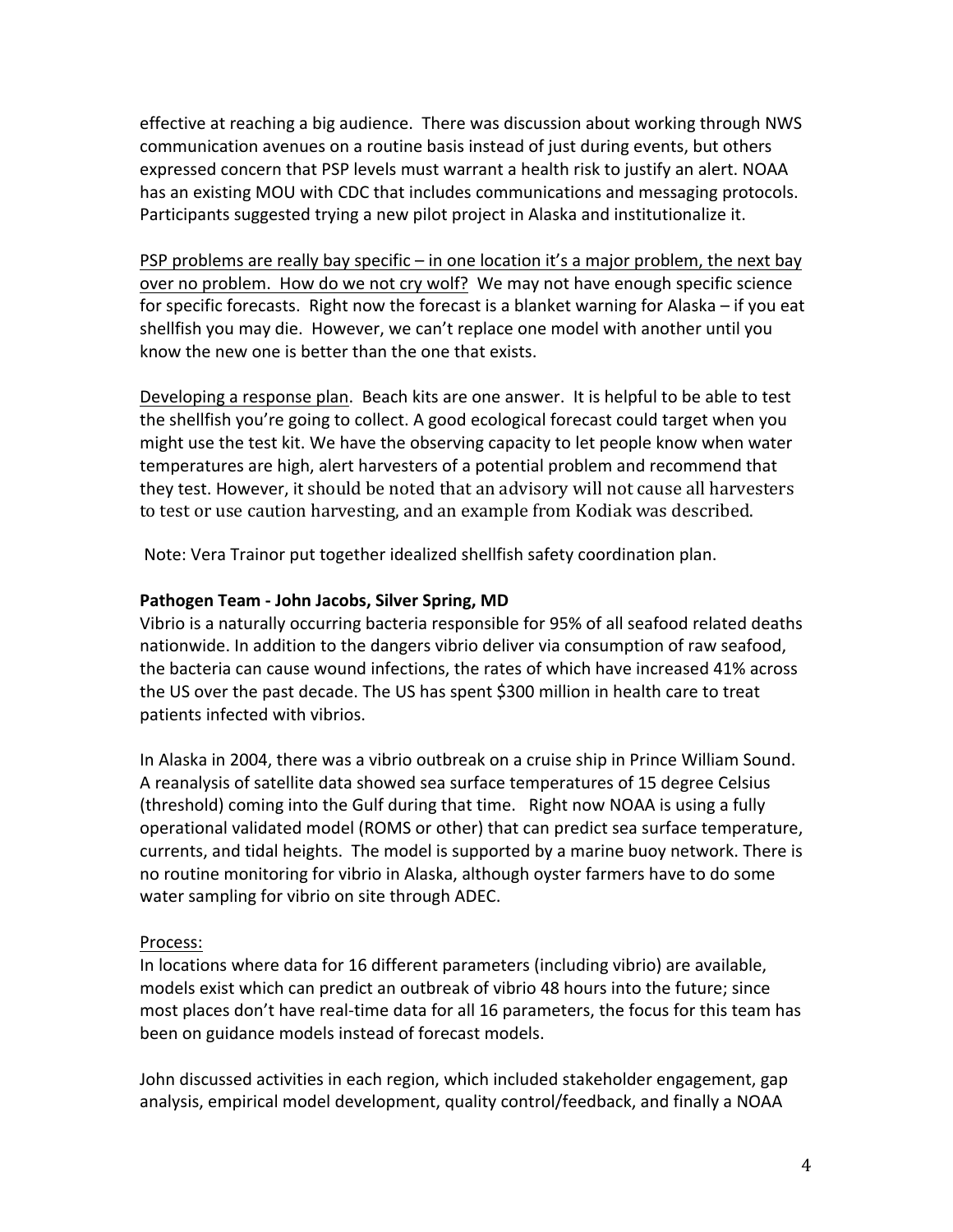product. They are still working on what the products will look like. Right now there are 6 models in 4 regions for vibrio. They are joined with US Food & Drug Administration models and served through National Ocean Prediction Center. Right now they are password protected since they are being further developed. John showed one assessing the 5 previous days and 48 hour forecast.

FY 15 Activities for the NOAA pathogen team:

- Stakeholder engagement refine and prioritize needs and work plans regionally. Transition to new regions.
- Transition to operations skill assessment, user defines products. Chesapeake bay pilot is an example.
- FDA/NOAA collaborative activities implementation of risk assessment models (harvest and time-temp components as part of modeling system). Validation and improvement where needed (using observations).

## **Pathogen Discussion**

What about other kinds of pathogens? NOAA decided to narrowly focus and do one at a time, starting with vibrio. FDA is interested in noraviruses and would like to have them included in this system. Vibrio is first and foremost for Alaska.

Communicating information: The Google Earth format with various layers of information products in one spot is helpful. There is still discussion about where things should be hosted and how they should be archived. There will be a focus on web development this year. Suggestion to get intended audiences to pilot web interfaces. This is a possible role for AOOS.

Leveraging model development between regions: Models are specific to geography. The models for the Chesapeake don't work very well for Puget Sound, although temperature is almost always the number one determinate (and usually 15 degrees C or higher increases risk).

This could be a good resource: ADEC 2010 Vibrio Parahaemolyticus Control Plan Update. George.scanlan@alaska.gov presented at AK Shellfish growers Association in 2010. Link: https://seagrant.uaf.edu/map/aquaculture/shellfish/techtraining/2010/adec2010vibrio para.pdf

## **Habitat and species distribution - Howard Townsend, NOAA Chesapeake Bay Office**

This group's task is to address the growing challenge of coastal and marine habitat loss and degradation. The NOAA habitat conservation team (NHCT) helps coordinate NOAA across offices and discusses how to fill science needs. Science needs include foundational information, habitat usage, ecosystem services valuation, and climate change effects and how those might affect connections to different species and conservation. [more details in PPT]. Unlike other forecasts, these may or may not be event driven.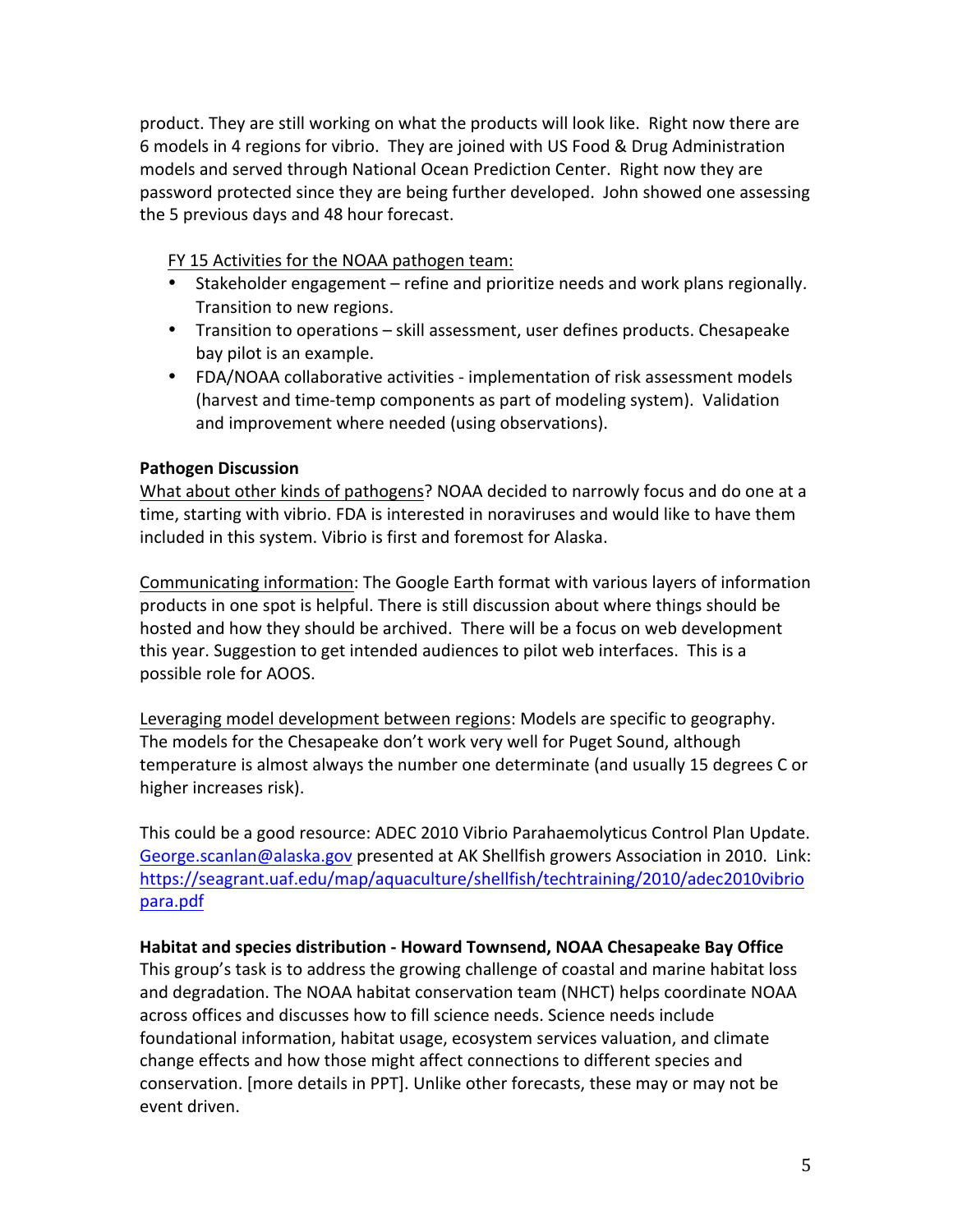Why produce ecoforecasts for habitat and species distribution?

- Identify priority habitat restoration areas based on higher probability of success
- Forecast and understand species responses to climate change
- Forecast gains/losses in ecosystem services provided by habitat and animals
- Forecast ecological hotspots for protected species
- Define and evaluate survey design (use ocean models to estimate bottom temperatures linked to catchability of bottom fish. Adjust catchability equations that go into stock assessments and reduce uncertainty of biomass)

NOAA is interested in using spatial structures to predict temporal changes. Examples of variables include habitat, bathymetry and physiographic variance. Together, these spatial datasets can be used to t estimate biological diversity. These spatial analyses provide a possible role for AOOS since visualizing data will be key.

# **Invasive Species, Gary Freitag – Alaska Sea Grant**

Species of concern for Alaska include European green crab, two kind of tunicates, Atlantic salmon, and an algae called "undaria". Alaska has an Invasive Species Working Group made up of Alaska Sea Grant, Alaska Department of Fish and Game, Smithsonian, Alaska SeaLife Center, and others. All groups are trying to sample for tunicates.

- Tunicates: The tunicate problem is currently in Sitka. Arrival and takeover by the tunicate shut down an oyster farm by the airport, and the species is very capable of spreading by fracturing.
- European Green Crab: Can be transported by ocean current or ballast water from ships (can withstand 40 days in bilge water). Sampling techniques include sampling ships in dry dock as well as remote sampling from airplanes. You can see European green crab moving up the coast along the Alaska Current – map with dates. Hasn't hit Alaska yet, but was found in Gale Passage north of Vancouver in 2011.

Citizen Science Approach – very little money is available for invasive species work, so most is done through citizen science. Researchers are using Allan Marine passengers (tourists) in Southeast Alaska to help monitor for invasive species. They put traps in the water and give presentations about invasives on the tour boats; the tourists then deploy and retrieve crab pots, looking for invasive species. Visitors love it and go home with a photo of what they capture. Allen Marine recorded 80 sampling events/year.

Japanese Tsunami Debris - there are concerns about invasive species attached to tsunami debris arriving along Alaska's remote coastline. The Washington coastline has already seen Japanese barges wash up carrying invasive species in the height of their reproductive cycle. The Western regional panel on aquatic nuisance species has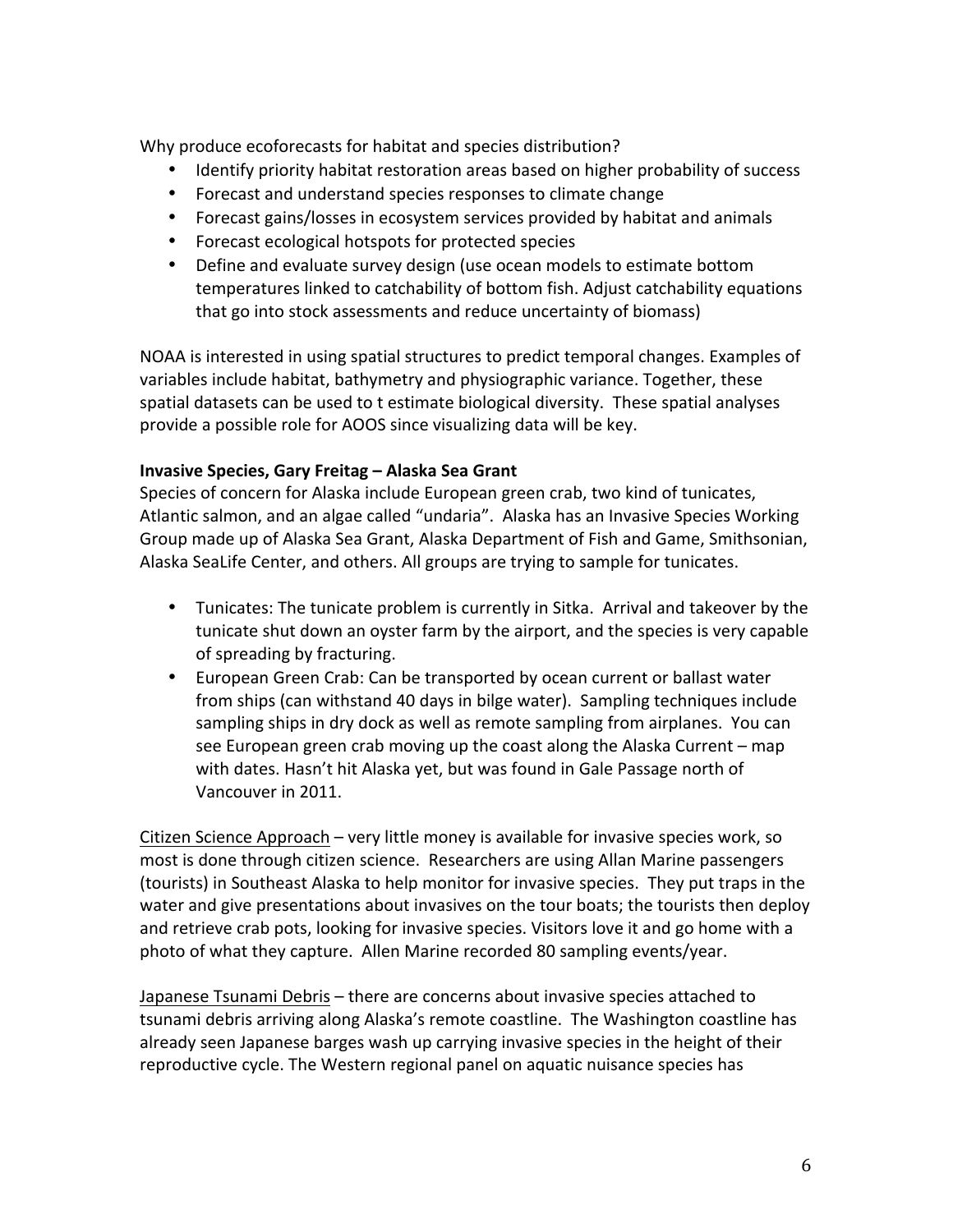produced a report with priorities on how to set management goals and research needs to prevent further spread from tsunami debris.

# **Downscaling Climate Model Projections for Marine Ecosystems Applications - Nick Bond, NOAA PMEL/UW**

Nick gave an overview of several climate model projects underway.

The UAF group called SNAP (Scenarios Network for Alaska Planning) has been working on modeling climate parameters for Alaska out to 2100. Their team took 20+ models and compared them with data (1958-2000) for surface air temperature, sea level pressure and precipitation, as well as episodic events  $#$  days with average temp  $\geq x$ , incidence of storms). Results of this project are available through SNAP and AOOS websites. 

Nick has also been involved with the modeling component of the North Pacific Research Board's Bering Sea Integrated Ecosystem Research Program, looking at all trophic levels including humans.

General thoughts

- Models are different and none are perfect. Don't put too much emphasis on any one model.
- Modelers must leave time and money for data visualization, otherwise people can't use model output. The AOOS system is a good example of providing data visualization in a user friendly way.

## **J-SCOPE** project

J-SCOPE is a seasonal prediction system developed for the coastal waters of the Pacific Northwest (a similar effort is beginning on the Bering Sea). Elements of the forecast system include large-scale atmospheric and oceanic conditions provided by the National Centers for Environmental Prediction's (NCEP) coupled forecast system model and a seasonal forecast. They embed a Regional Ocean Modeling System (ROMS) model with a Nutrient, Phytoplankton, Zooplankton and Detritus (NPZD) model (lower tropic level) and now the Northwest Fisheries Science Center is using this in its integrated ecosystem forecast center. The emphasis is more on chemistry than biology.

The Northwest NANOOS (the Pacific Northwest sister organization of AOOS) has played a big role in J-SCOPE by getting the information info a format that is useful. The forecast system is experimental and has promise, but isn't perfect. Interpretive help to analyze J-SCOPE outputs are available on the Northwest Affiliated Network of Ocean observing Systems (NANOOS) website.

## **Modeling Discussion**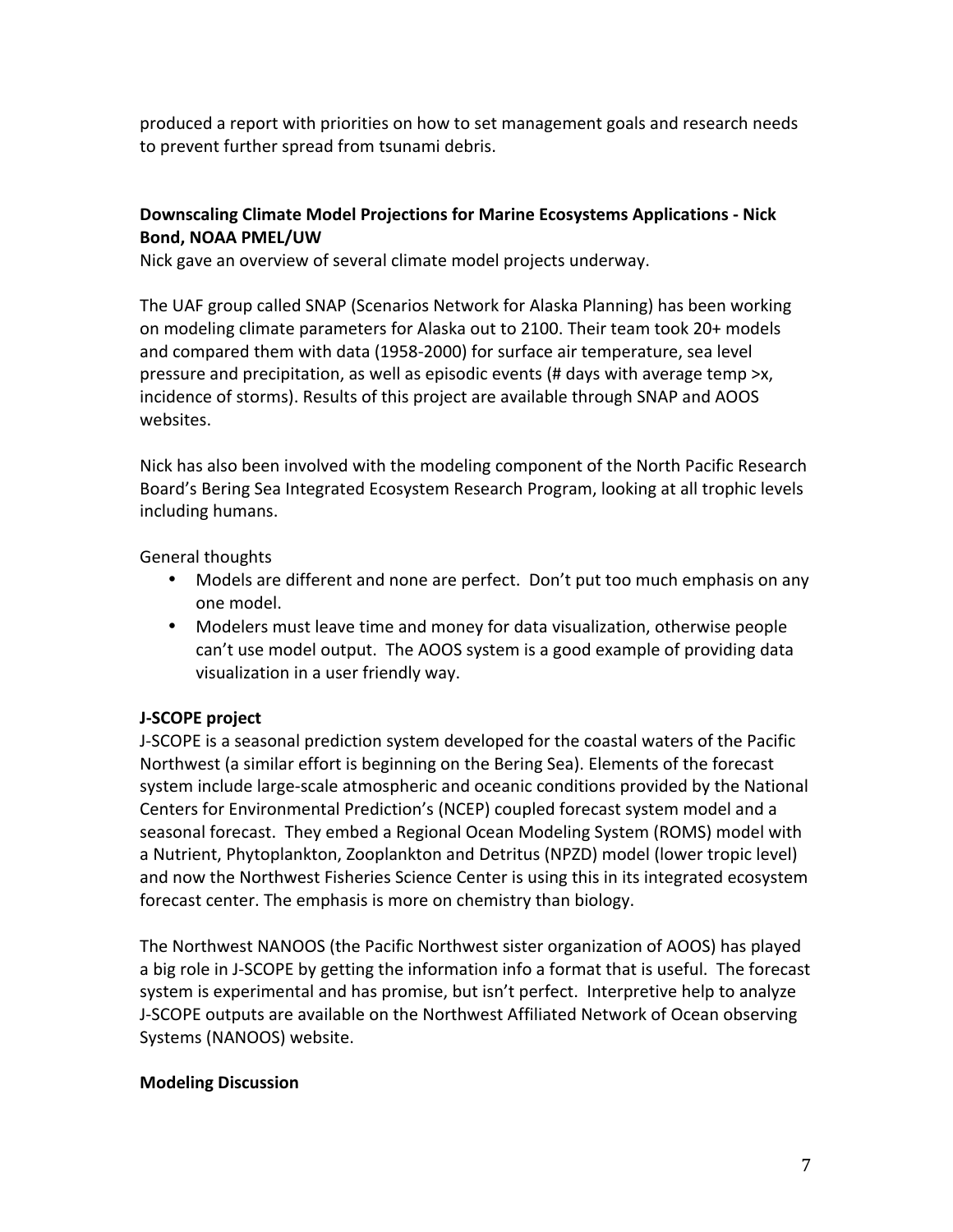Data is sparse in the Bering Sea. Where does it come from? These are projections rather than predictions. Projections are made with less concern about initial conditions. Predictions come from a reasonably well-known initial state, and predict how things will change from those conditions. There was a benthic component in the Bering Sea model but no baseline initial conditions. There is also demand for subsurface and bottom temperatures- a need that gliders may be able to fill. With limited data on initial conditions, bathymetry helps scientists to make guesses about benthic communities since the flow of water is such an important determinant of the composition of benthic communities.

# **Ecological Forecasting Roadmap Infrastructure & Process - Nicole Kurkowski, National Weather Service headquarters**

Goals: Look across teams, develop a common national ecological forecasting infrastructure. Enhance the processes to facilitate transition of ecological forecasts to operations. Develop white papers to move from research to operations. Working with technical teams on pilot projects.

Examples of major tasks and accomplishments:

- Generated EF infrastructure and process for Research to Applications
- Defined a "one NOAA" product in a white paper
- Evaluating environmental process system for forecast system. NCO group at NCEP is partner. Running HABS forecast temporarily.
- CO-OPS looking at other avenues for ecological forecast
- Compiling best practices and skill assessment tools

## **Infrastructure Discussion**

Ecological forecasting pilot projects are 1-2 years in length and none are in Alaska right now. Is assistance needed in connecting AK's existing activities with NOAA data or modeling capacities? Cook Inlet HABS forecasting looks close to reality. Vibrio forecasts are less mature. If we want to do ecological forecasting well, we need to identify where we need more observations. Alaska has more trouble meeting requirements because of its size, remoteness, etc. If we could refine some of the models to not have so many needs, we could implement more here.

## **Take-home messages:**

- There are significant strides being made in ecoforecasting in Alaska that were previously not on NOAA's radar. Some of these have received little direct funding, but have succeeded and grown due to strategic leveraging of other projects and available money.
- To increase forecasting capability in Alaska, we need to work together to identify and prioritize needs; then work around expensive solutions. Sometimes projects in Alaska need to use different methods than the rest of the country because of our big geography, remoteness, and tough conditions.